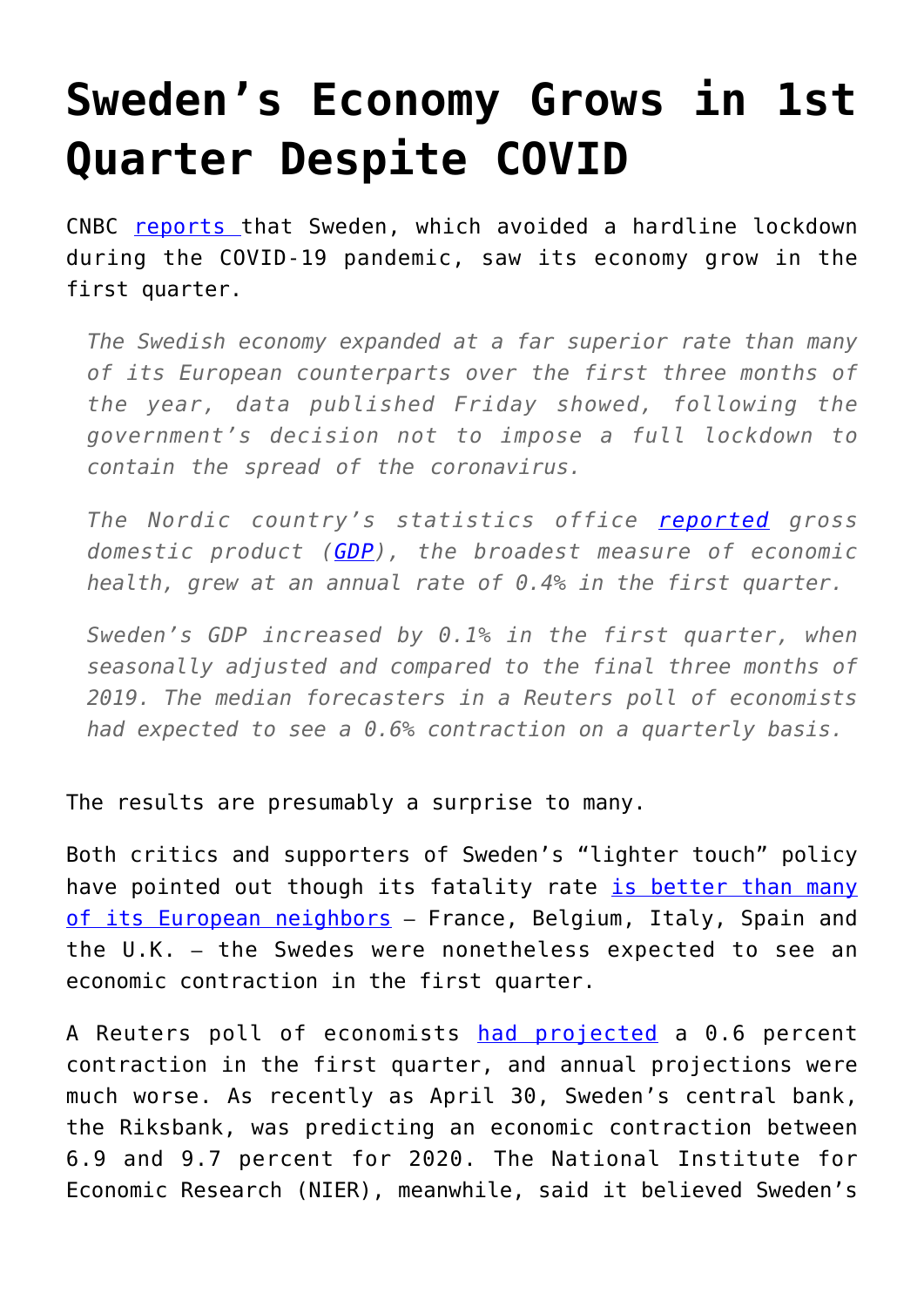economy [would shrink by 7 percent.](https://www.konj.se/publikationer/konjunkturlaget/konjunkturlaget/2020-04-29-uppdatering-av-konjunkturbilden.html)

To be sure, there is a long way to go. Sweden may yet see a decline in GDP in the second quarter and beyond. However, the data show a stark contrast between the Swedes and nations that initiated hardline lockdowns.

France has already [officially entered a recession,](https://www.france24.com/en/20200430-france-enters-recession-as-gdp-falls-by-record-5-8-percent-in-first-quarter) seeing a 5.8 percent GDP drop in the first quarter after shrinking 0.1 percent in the final quarter of 2019.

The U.S. saw [a contraction of 5 percent](https://www.postandcourier.com/us-economy-shrank-at-5-annual-rate-in-q1/article_1e0e94d8-a11f-11ea-9db1-47c049633924.html) in the first quarter. Italy's economy [tumbled](https://www.focus-economics.com/countries/italy/news/gdp/economy-shrinks-at-unprecedented-pace-in-q1-2020) 4.7 percent. Spain's economy [collapsed](https://www.malaymail.com/news/money/2020/04/30/spain-economy-contracts-by-5.2pc-in-q1/1861729) [by 5.2 percent](https://www.malaymail.com/news/money/2020/04/30/spain-economy-contracts-by-5.2pc-in-q1/1861729).

The consequences of these economic contractions will be devastating, of course. But what is perhaps most noteworthy is the chorus of voices suggesting the devastation may have been *unnecessary*.

This month, the director of Norway's public health agency, Camilla Stoltenberg, gave an interview in which she said the [lockdowns were not necessary](https://www.spectator.co.uk/article/norway-health-chief-lockdown-was-not-needed-to-tame-covid) to curb the spread of COVID-19.

"Our assessment now, and I find that there is a broad consensus in relation to the reopening, was that one could probably achieve the same effect – and avoid part of the unfortunate repercussions  $-$  by not closing," [said](https://www.fhi.no/contentassets/c9e459cd7cc24991810a0d28d7803bd0/notat-om-risiko-og-respons-2020-05-05.pdf) Stoltenberg. "But, instead, staying open with precautions to stop the spread."

What Stoltenberg is saying is that evidence suggests social distancing can be achieved without lockdowns. This is precisely what Sweden did.

Anders Tegnell, Sweden's top infectious disease expert and the architect of its COVID strategy, pointed out that foot traffic and train traffic in Sweden were 10 percent and 20 percent, respectively, of normal levels.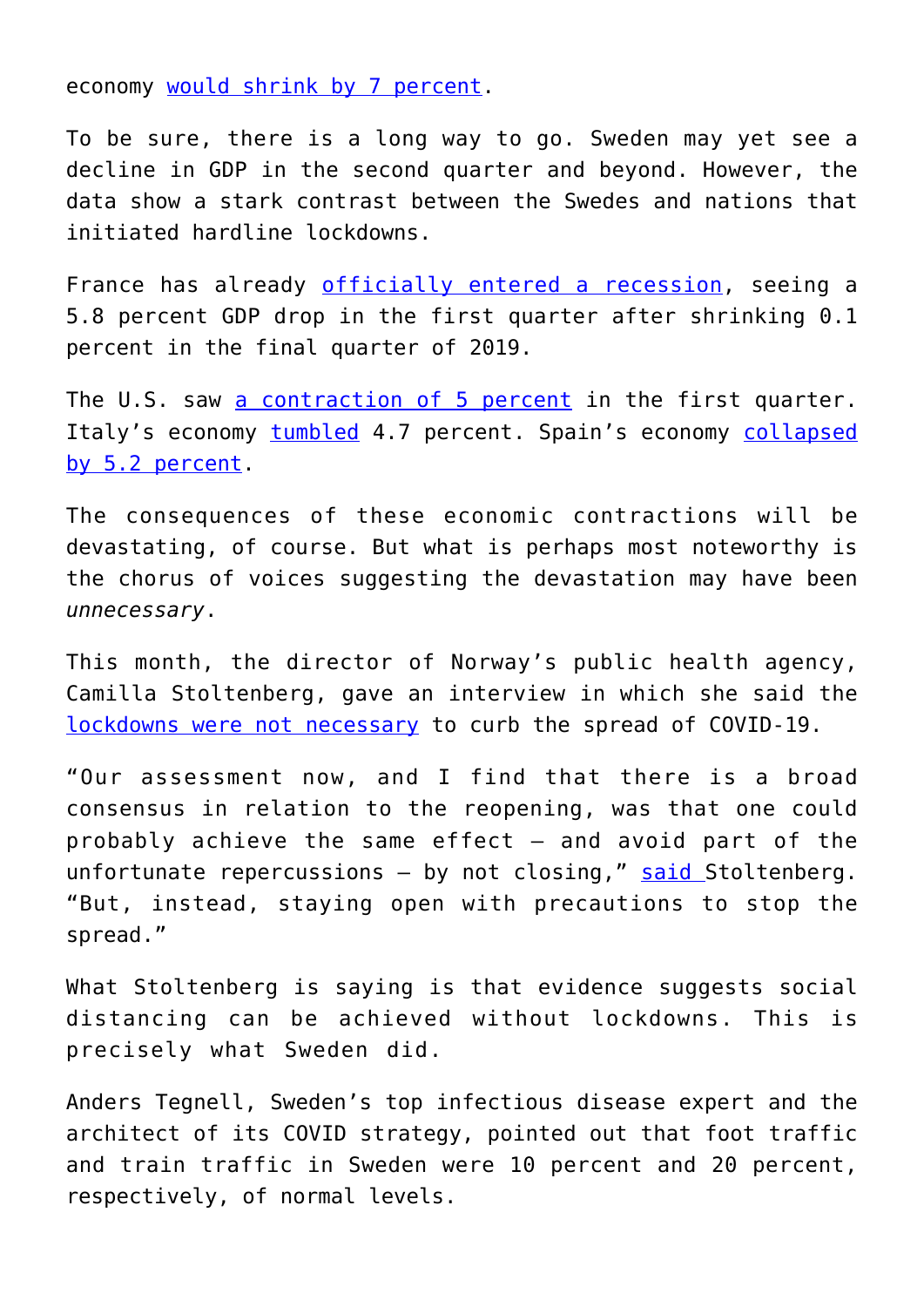"We actually made a comparison to our Nordic neighbors, and the Swedish travel patterns have changed just as much as our Nordic neighbors, in spite of them having much more legal lockdowns than we have," Tegnell [pointed out](https://www.youtube.com/watch?v=2HWfnZLKfQY&fbclid=IwAR3CCRe7Ff76dFIqLRCa9Y6oMgpqH7TEmxMPbodGRhO4dTQpm68u2RMC6PM) in a May interview.

In other words, Sweden practiced social distancing. They just practiced it in a different way, encouraging citizens to behave responsibly and initiating less intrusive (and less harmful) interventions than its neighbors, which allowed most aspects of daily life to continue. As a result, Sweden avoided many of the "unfortunate repercussions" that Stoltenberg alluded to. (Sweden's COVID fatality rate [is also higher than](https://www.worldometers.info/coronavirus/) [its Nordic neighbors,](https://www.worldometers.info/coronavirus/) it should be pointed out, though lower than many other Europeans nations.)

The lockdowns were no doubt well intended. They were designed to protect people from a deadly virus. However, as I pointed out this week, they are also [historically unprecedented.](https://fee.org/articles/epidemiologist-sweden-s-covid-response-isn-t-unorthodox-the-rest-of-the-world-s-is/)

Because of this, we had no empirical knowledge about what the costs of mass lockdowns would be. We are finally beginning to see those costs more clearly: economic recession, mass unemployment, hundreds of thousands of businesses wiped out, and surging government spending.

The psychological toll of economic distress and social isolation is also severe. [Surging suicide](https://fee.org/articles/a-years-worth-of-suicide-attempts-in-four-weeks-the-unintended-consequences-of-covid-19-lockdowns/) is one component, but widespread emotional distress is another.

According to a pair of psychologists writing at *The Conversation*, new government statistics show Americans are beginning to crack under the strain.

"When compared to a 2018 survey, U.S. adults are now eight times more likely to meet the criteria for serious mental distress," the [authors write](https://theconversation.com/flattening-the-mental-health-curve-is-the-next-big-coronavirus-challenge-139066). "One-third of Americans report clinically significant symptoms of anxiety or clinical depression, according to a late May 2020 release of Census